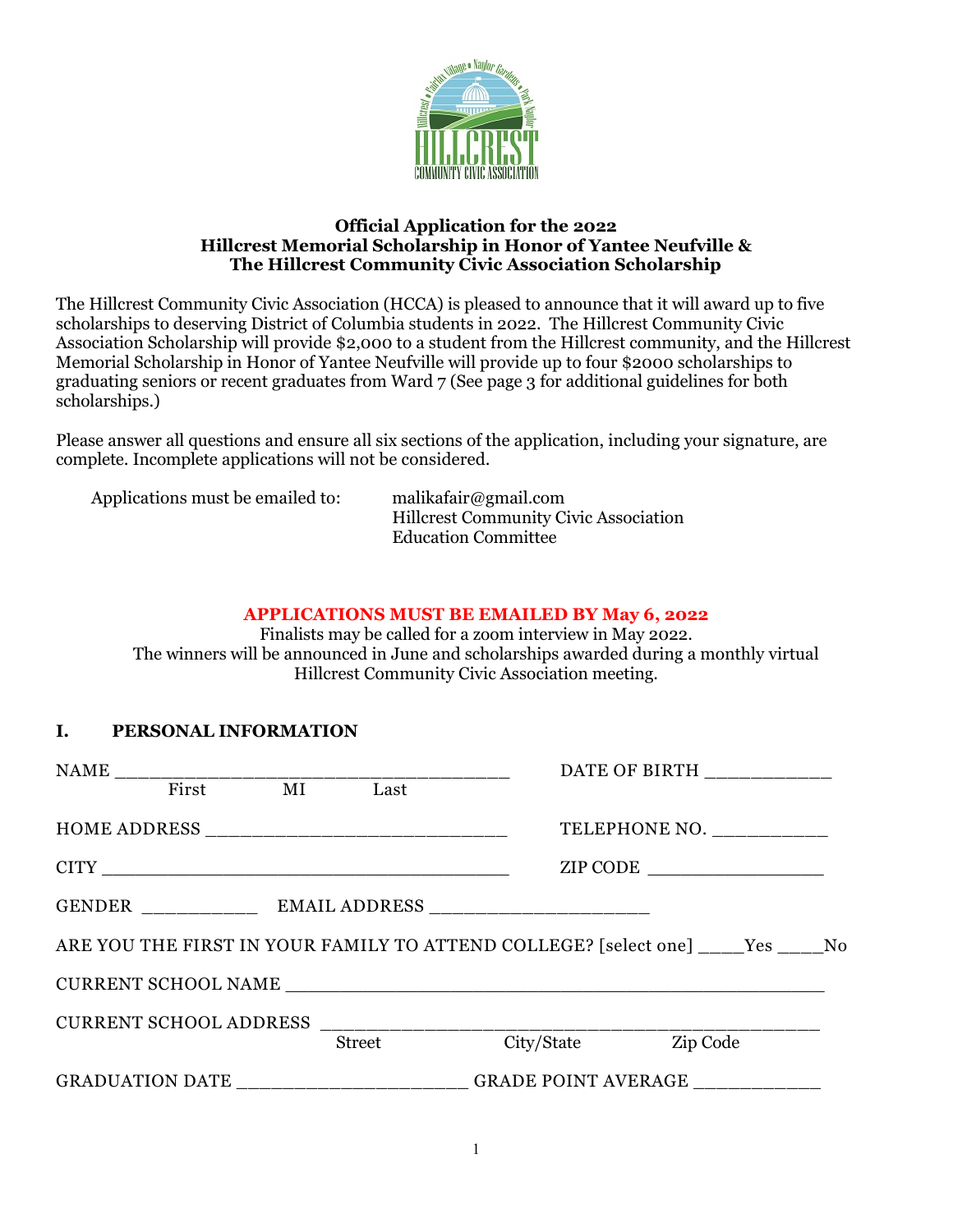

\_\_\_\_\_\_\_\_\_\_\_\_\_\_\_\_\_\_\_\_\_\_\_\_\_\_\_\_\_\_\_\_\_\_\_\_\_\_\_\_\_\_\_\_\_\_\_\_\_\_\_\_\_\_\_\_\_\_\_\_\_\_\_\_\_\_\_\_\_\_\_\_\_\_\_\_

\_\_\_\_\_\_\_\_\_\_\_\_\_\_\_\_\_\_\_\_\_\_\_\_\_\_\_\_\_\_\_\_\_\_\_\_\_\_\_\_\_\_\_\_\_\_\_\_\_\_\_\_\_\_\_\_\_\_\_\_\_\_\_\_\_\_\_\_\_\_\_\_\_\_\_\_

\_\_\_\_\_\_\_\_\_\_\_\_\_\_\_\_\_\_\_\_\_\_\_\_\_\_\_\_\_\_\_\_\_\_\_\_\_\_\_\_\_\_\_\_\_\_\_\_\_\_\_\_\_\_\_\_\_\_\_\_\_\_\_\_\_\_\_\_\_\_

# EXTRA CURRICULAR ACTIVITIES (School, Community, Church)\*

HONORS/AWARDS\* \_\_\_\_\_\_\_\_\_\_\_\_\_\_\_\_\_\_\_\_\_\_\_\_\_\_\_\_\_\_\_\_\_\_\_\_\_\_\_\_\_\_\_\_\_\_\_\_\_\_\_\_\_\_

UNIVERSITY/COLLEGE(S) TO WHICH YOU HAVE APPLIED\*

UNIVERSITY/COLLEGE(S) TO WHICH YOU HAVE BEEN ACCEPTED\*\*

INTENDED FIELD OF STUDY\_\_\_\_\_\_\_\_\_\_\_\_\_\_\_\_\_\_\_\_\_\_\_\_\_\_\_\_\_\_\_\_\_\_\_\_\_\_\_\_\_\_\_\_\_\_\_\_\_\_

\*If desired, attach a separate piece of paper with additional information. \*\* Proof of acceptance is required before disbursement of funds

### **II. Scholarship Descriptions**

### *Hillcrest Community Civic Association Scholarship*

The HCCA annually awards one scholarship to a graduating senior from Hillcrest who has demonstrated academic excellence, leadership, and service to the community.

### *Hillcrest Memorial Scholarship in honor of Yantee Neufville*

The Hillcrest Memorial Scholarship was established in 2017 to honor the late Yantee Neufville, an active member of the HCCA board and a beloved leader in the Hillcrest community. Mr. Neufville was, among other things, committed to enhancing the lives of local residents by advocating for transportation improvements in the Hillcrest community, participating in areawide clean ups in Hillcrest, and cultivating economic development in Ward 7. He was a talented painter, a mentor to children throughout the district and was passionate about black history. The HCCA will award a minimum of one scholarship to a graduating senior or recent graduate from Ward 7 who has demonstrated excellence in civic engagement, art, or mentorship.

Please indicate the scholarship you would like to be considered for (**choose one**):

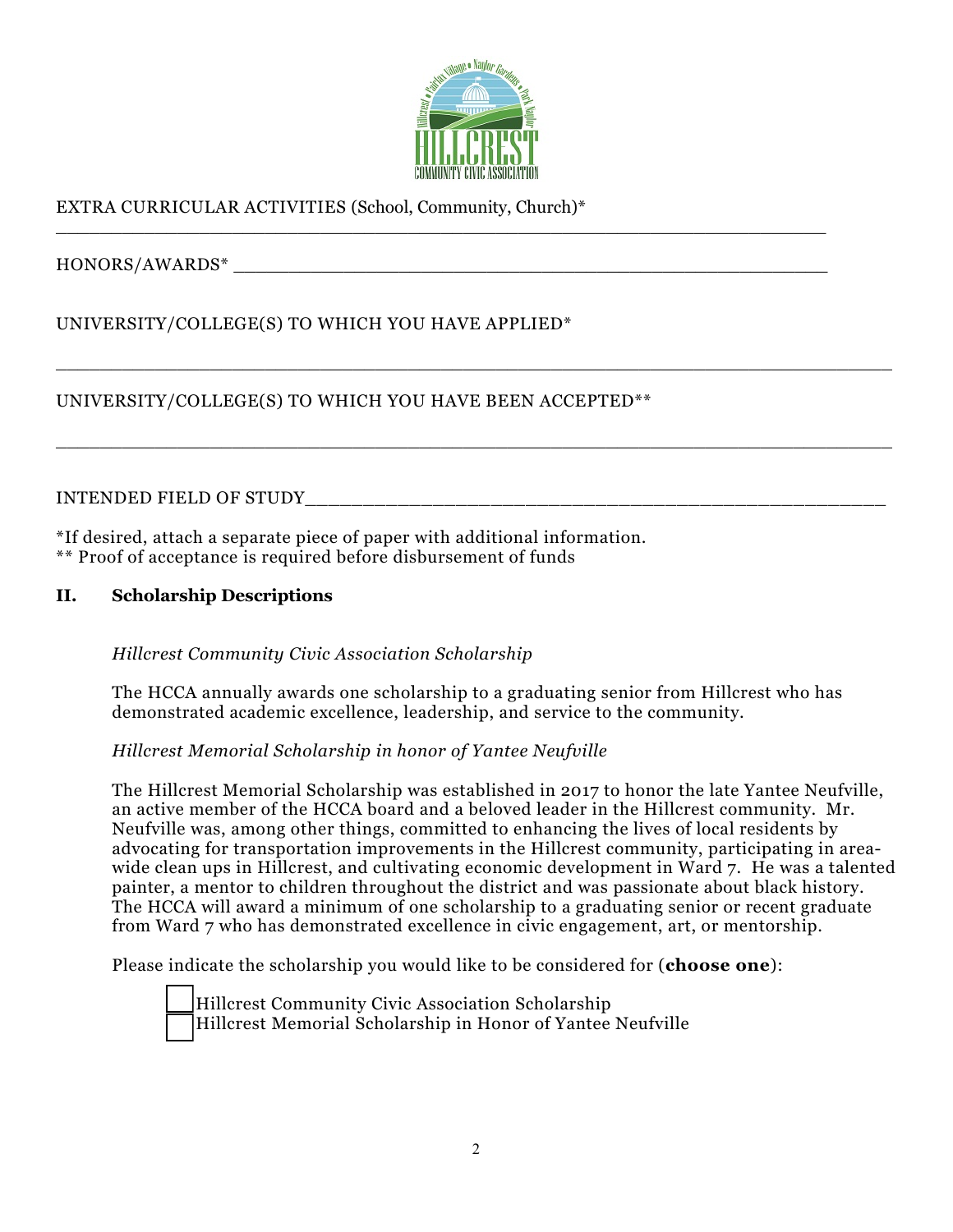

## **III. ESSAYS**

Directions: On a separate page, please attach the following essays.

*Hillcrest Community Civic Association Scholarship*

- 1) Describe how you have made a difference on your school campus or in your local community. (Limit 500 words)
- 2) Describe your future goals and how you plan to make a difference while attending college and beyond. (Limit 500 words)
- 3) Optional Essay: Briefly describe your financial need for this scholarship. (Limit 250 words)

*Hillcrest Memorial Scholarship in honor of Yantee Neufville*

- 1) Describe how you have used your talents to improve your community through civic engagement, art, or mentorship. (Limit 500 words)
- 2) Describe your future goals and how you plan to make a difference while attending college and beyond. (Limit 500 words)
- 3) Briefly describe your financial need for this scholarship. (Limit 250 words)

## **IV. HIGH SCHOOL OR COLLEGE TRANSCRIPT (As of January 2022)**

### **V. COPY OF COLLEGE ACCEPTANCE LETTER (For entering college students only)**

### **VI. LETTERS OF RECOMMENDATION**

Please submit two (2) letters of recommendation. Each letter should provide additional information about the applicant's abilities and character. Letters shall be from the following:

- School or university administrator, counselor, or teacher (required)
- Other (employer, minister, coach, community leader, or family friend)

All letters must be postmarked or emailed before the application due date (May 6, 2022)

VII. Signature **Date**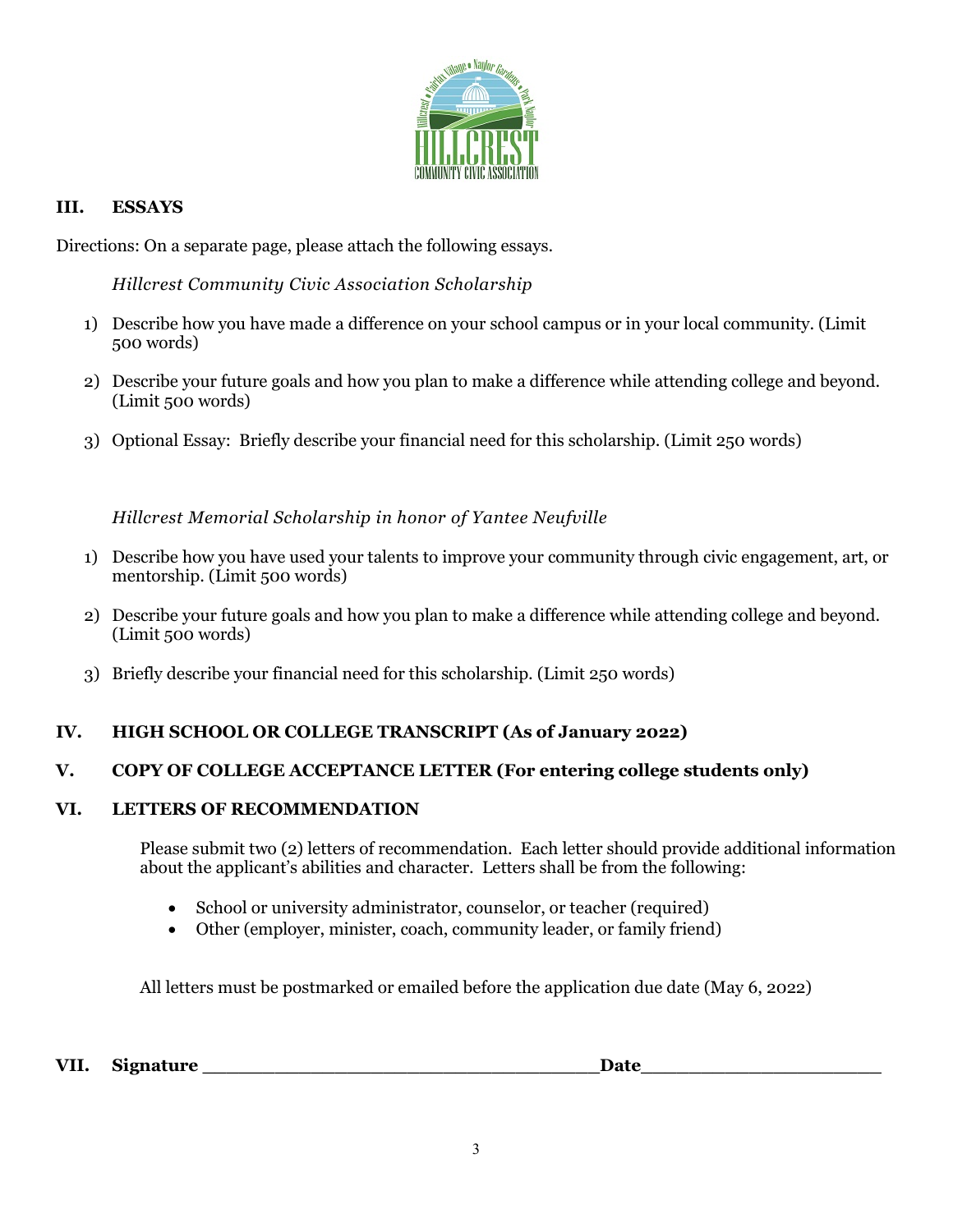

Award decisions are made without regard to race, ethnicity, ability status, gender, and/or sexual orientation.

## **SCHOLARSHIP PROCEDURES AND CRITERIA**

- 1. **The HCCA Scholarship will be in the amount of \$2,000 and will be open to graduating seniors.** Applicants for this scholarship MUST reside in a household that is a member of HCCA and be a resident of the Hillcrest community\*\*\*.
- 2. **The Hillcrest Memorial Scholarships in Honor of Yantee Neufville will be in the amount of \$2,000 and will be open to graduating seniors and recent graduates from Ward 7.** Applications are open to residents of Ward 7 who are graduating seniors or students who have graduated from high school since **2019**. Previous applicants and recipients are welcome to apply. Priority will be given to applicants starting college in the fall of 2022.

3. The Scholarship Selection Committee will select scholarship recipients after all candidates have been

### screened.

The Selection Committee will evaluate completed applications on the following criteria:

- a) Evidence of community impact (specifically for civic engagement, art, or mentorship for the memorial scholarship)
- b) Evidence of clear future goals
- c) Evidence of a stable or improving GPA during high school
- d) Well-written essays
- 4. Candidates for the scholarship awards must meet the following criteria:
	- o Have a high school grade point average (GPA) of 2.5 or better on a 4.0 scale.
	- o Have permanent residence in the District of Columbia
	- o Be involved in school and community activities (*e.g.*, student government, honor society, sports clubs, church, volunteer work, etc.).
	- $\circ$  Submit two (2) letters of recommendation, one of which must be from a school administrator or faculty member.
	- $\circ$  Be accepted to an accredited two or four-year institution of higher learning for the next school year, and pursuing an associate's or bachelor's degree (Proof of acceptance is required before disbursement of funds on August 7, 2021)
	- o Submit an official school transcript that has been updated as of January 2022 or later (or June 2019 for the memorial scholarship).
- 5. The scholarship shall be limited to students attending "educational institutions" as defined in the U.S. Tax Code.